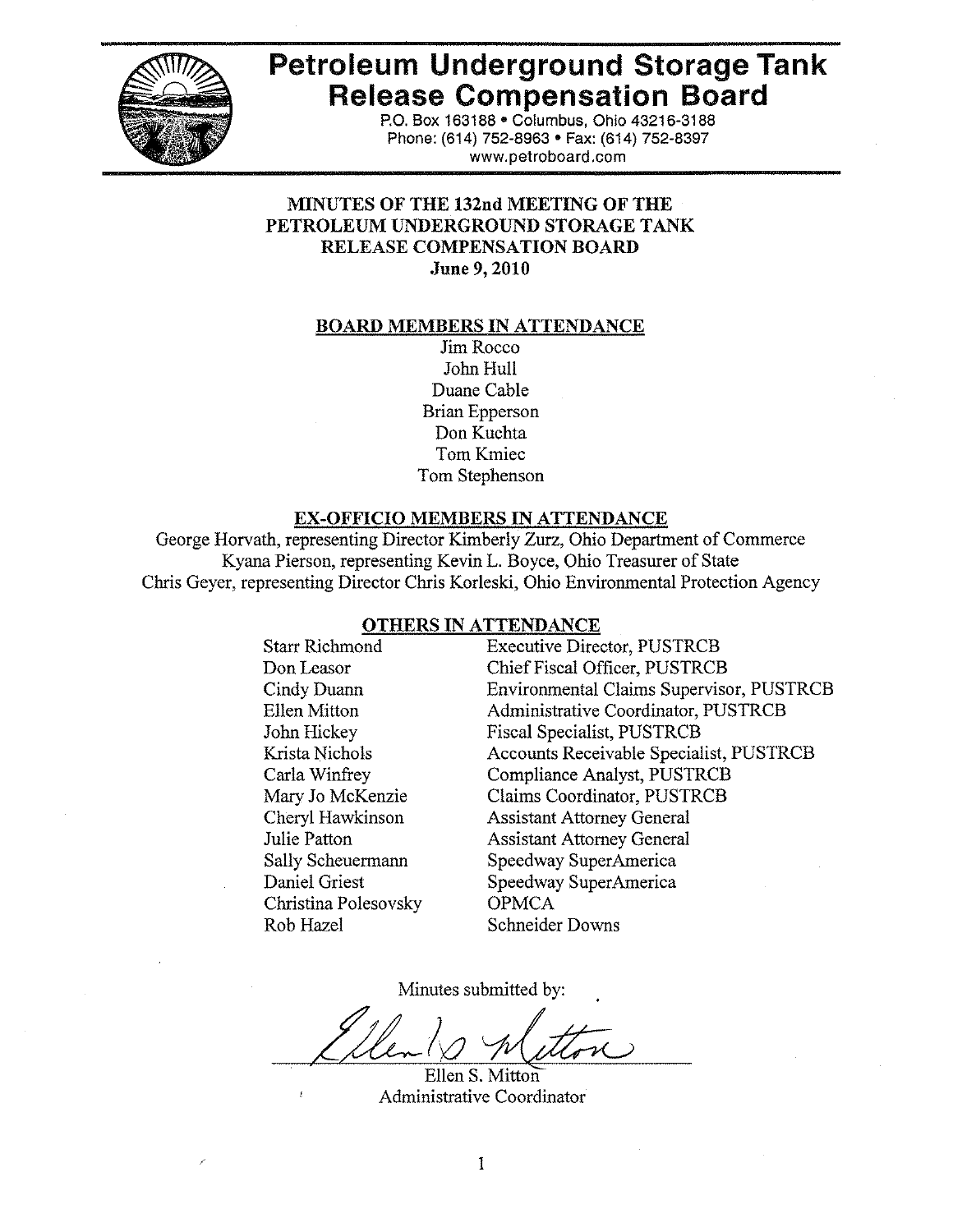# **Call To Order:**

Chairman Rocco convened the one hundred thirty-second meeting of the Petroleum Underground Storage Tank Release Compensation Board on Wednesday, June 9, 2010. The following members were in attendance: Jim Rocco; John Hull; Duane Cable; Mayor Don Kuchta; Brian Epperson; Tom Stephenson; Tom Kmiec; George Horvath, representing Director Kimberly Zurz, Ohio Department of Commerce; Christopher Geyer, representing Director Chris Korleski, Ohio Environmental Protection Agency; and, Kyana Pierson, representing Kevin Boyce, Ohio Treasurer of State.

Chairman Rocco welcomed Ms. Kyana Pierson, representing the Ohio Treasurer of State, Kevin Boyce.

Chairman Rocco asked if there were any comments, questions, or discussion regarding the minutes from the March board meeting and there were none. Mr. Hull moved to approve the minutes. Mayor Kuchta seconded the motion. A vote was taken and all members voted in the affirmative. The motion carried.

## **BUSTR Report:**

Chairman Rocco called upon George Horvath, Bureau Chief, to present the BUSTR report.

Mr. Horvath stated that BUSTR had been busy working on ARRA, the American Reinvestment and Recovery Act, to finalize site selections. He said BUSTR also had been working with the U.S. EPA for final site selection to assess and cleanup contamination from abandoned tanks in Ohio utilizing monies made available through ARRA. Mr. Horvath said there had been 20 sites selected with more sites being researched in order to meet the U.S. EPA spending goals.

He said BUSTR continues to work toward completing one of the requirements of the Energy Act, which mandates the on-site inspection of each underground storage tank (UST) in Ohio every three years. He said 6,256 or 79.80% of the facilities had been inspected through the end of April, leaving 1,584 to be completed this cycle. Mr. Horvath said the inspections would be completed by the August 8, 2010, deadline.

Mr. Horvath noted that in addition to the inspections, the BUSTR administrative rules are being reviewed as required by the five-year rule review, while concurrently drafting new rules to conform to the requirements of the Energy Act of 2005. Noting the rule review process, he said there should be a report released soon regarding the 2,000+ petitions received during the request for petitions timeframe.

Mr. Horvath reported there are 22,755 USTs registered with BUSTR and 3,085 active releases as of May 15, 2010.

## **Financial Report:**

Chairman Rocco called upon Don Leasor, Chief Fiscal Officer, to present the financial reports.

## *February, March, and April Financials*

Mr. Leasor stated the February, March, and April financials were emailed to each member. He asked if there were any questions or concerns regarding these reports. Mr. Leasor said since the fiscal year 2010 annualized revenue and expenses would be discussed as part of the operating budget, he would not discuss the financials.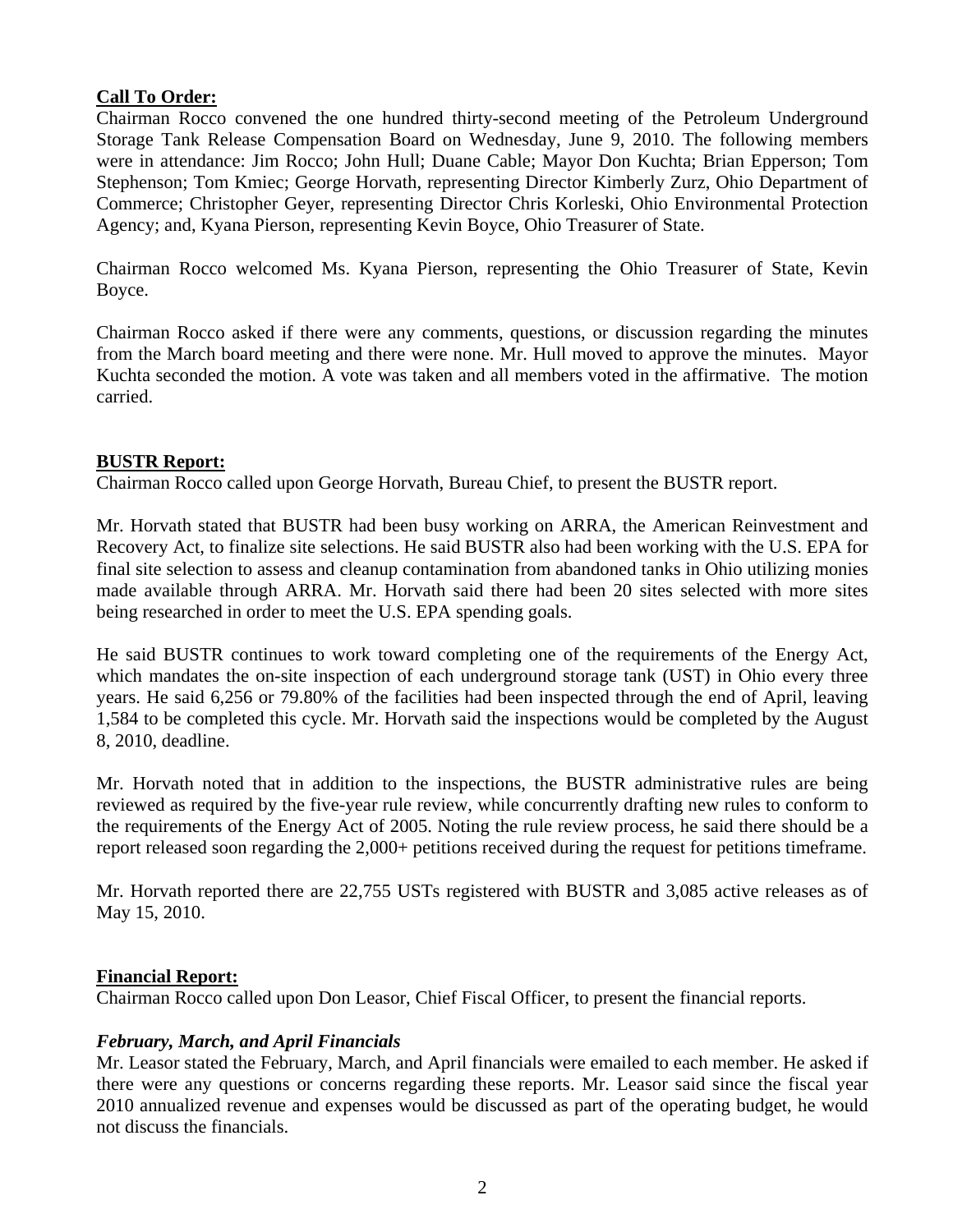Mr. Leasor noted that the proposed operating and capital budgets do not include any costs incurred to replace any of the items or equipment damaged by water. Chairman Rocco asked Ms. Richmond to explain the cause of the water-damaged equipment. She reported to the Board that on Friday, May 21, 2010, a pipe on the floor above the Board's suite burst and a major portion of the office flooded, which ruined equipment, carpeting, interior walls, and interrupted telephone service. She explained that the file servers and computers were back up on Tuesday, May  $25<sup>th</sup>$ , and no data was lost. Ms. Richmond said some of the equipment still had to be replaced. Chairman Rocco said it is anticipated that either the Board's insurance or the building management's insurance would reimburse the Board for these expenses.

## *Operating Budget*

Mr. Leasor said the 2010 tank revenue is just over \$15 million, approximately \$400,000 more than the \$14.65 million budgeted. Mr. Leasor said the recommended budget for fiscal year 2011 is just under \$14.5 million, based on an estimated 21,450 USTs and the assumption that 25% of the tanks would be assured at the reduced deductible. Mr. Leasor said per tank fees will remain the same at \$600 for the standard deductible and \$800 for the reduced deductible.

Mr. Leasor said property transfer fees are projected at \$97,500 for fiscal year 2011. He said a portion of fees had been assessed this year, but the money will be received in the 2011 fiscal year. He stated the prior years' fees to be collected in fiscal year 2011 less refunded amounts are anticipated to be \$450,000.

Mr. Leasor said that interest income is \$61,664, a negative variance of about 75% due to the fiscal year 2010 budget being based on a .25% interest rate. Mr. Leasor said the fiscal year 2011 recommended budget of \$66,000 for interest income is based on a .15% interest rate.

Mr. Leasor said that the miscellaneous income is being projected at \$1,000 for fiscal year 2011.

Mr. Leasor stated that both the seminar revenue and seminar expense line items are being held at \$18,000. He explained that the Board did not hold seminars during the 2010 fiscal year, but anticipates the need to hold seminars in conjunction with BUSTR in the upcoming fiscal year in response to BUSTRs' five-year rule review, which will likely affect the Board's rules.

Mr. Leasor explained the actual total income of just over \$15.1 million for fiscal year 2010 is a little more than 1% of the projected \$14.9 million.

Mr. Leasor said the claims expense budgeted in fiscal year 2010 was \$9 million and the actual claims expense is just over \$7.45 million. He stated the proposed fiscal year 2011 claims expense budget is being held at \$9 million.

Mr. Leasor said that the salary line item budgeted for fiscal year 2010 was \$1,115,000 and actual expenditures were \$1,023,451. He recommended the fiscal year 2011 budget for salaries be set at \$1,140,000. He said this amount reflects all positions being filled, anticipated leave payout, and fringe costs. Mr. Leasor stated all salaries are frozen at current levels.

Mr. Leasor noted the advertising, staff development, training, travel, and postage line items are selfexplanatory and have been carried over with no changes in the recommended budget amounts.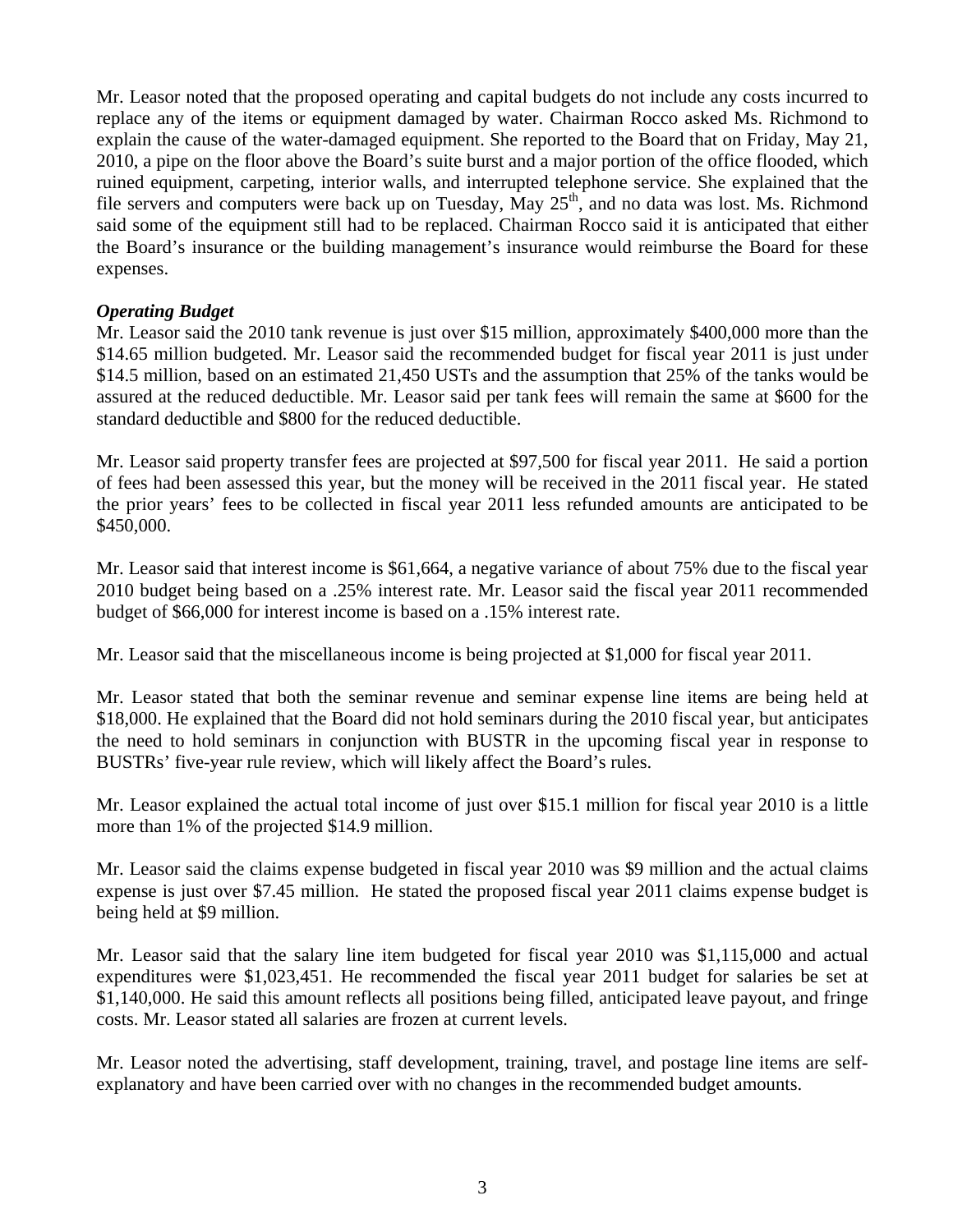Mr. Leasor said the temporary service line item budget in 2010 was \$34,000 and actual expenditures were \$29,235. He noted that since all staff positions are currently filled, the recommended budget for fiscal year 2011 is \$10,000.

Mr. Leasor stated the rent line item budgeted amount of \$103,798 was the amount expended for the fiscal year. He noted the Board is in the second year of a two-year lease, which expires in June 2011. Mr. Leasor said the rent expense for fiscal year 2011 would remain at \$103,798.

Mr. Leasor noted that the office supplies line item was budgeted at \$8,000, however actual expenditures were \$12,667 resulting in a unfavorable variance of 58.34% primarily due to the implementation of the asset management policy approved in November, which resulted in several items that would have been capitalized now being expensed. He said the amount requested for office supplies for fiscal year 2011 is \$13,000.

Mr. Leasor noted that the printing and copying expenditures were \$16,000 and exceeded the budget by \$339. The fiscal year 2011 recommended budget is \$16,500.

Mr. Leasor said the fiscal year 2010 budgeted amount for legal and professional expenditures was \$195,000 and actual expenditures were \$163,548, resulting in a favorable variance of \$31,452. He said the fiscal year 2011 legal and professional expense line item recommended budget is being held at \$195,000 and includes expenses for the Assistant Attorney General and Hearing Officer's services contracts, the audit, miscellaneous maintenance costs related to the computer network and STARRS' database, and actuarial services.

He said the employee expense line item for the fiscal year 2011 budget is recommended at \$16,300 and includes an anticipated 10% increase in parking expenses for 14 staff members.

Mr. Leasor said the telephone line item was budgeted in fiscal year 2010 at \$9,840 and the actual expenditure was \$9,193. He said the fiscal year 2011 proposed budget of \$10,200 includes web access, web site hosting, spam filtering, main telephone lines, 1-800 number, and an on-line back-up.

Mr. Leasor said the fiscal year 2010 depreciation expense was budgeted at a little over \$69,000 and actual depreciation was lower than expected at \$55,111. He stated this also could be partially attributed to the implementation of the asset management policy approved in November. He stated the anticipated depreciation for fiscal year 2011 is budgeted at \$54,000.

Mr. Leasor said the trustee expenses for fiscal year 2010 were budgeted at \$1,625 and actual expenditures were \$1,375. Mr. Leasor said the fiscal year 2011 trustee expense proposed budget amount is \$1,400.

Mr. Leasor stated that overall expenses for fiscal year 2010 were 10% below what was budgeted.

He said the bond principal payment of \$4,825,000 and the bond interest expense of \$1,157,440 are preset and the debt service account would be funded with these amounts as of the first of July.

## *Actuary Study*

Mr. Leasor said that to manage the fiscal section's workload he has discussed with the Board's auditors moving the June  $30<sup>th</sup>$  claim liability evaluation date to April  $30<sup>th</sup>$  and then rolling that evaluation forward to estimate the liability as of June 30, 2010. In order to do this and provide the auditors with a level of comfort, he would like to engage the actuarial firm of Milliman Actuary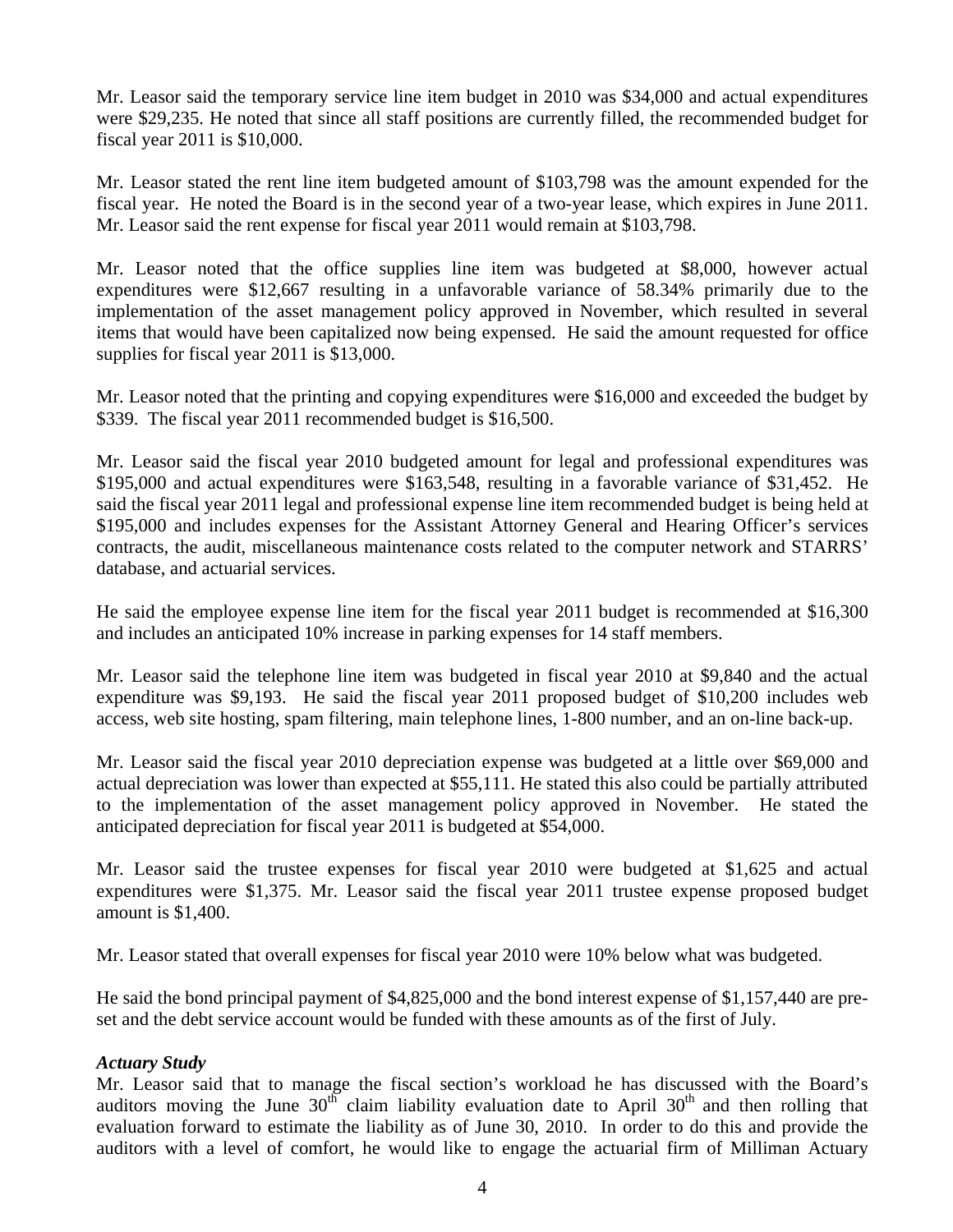Services. He said their services would assist him in providing an analysis and developing a method to roll the April  $30<sup>th</sup>$  data forward to June  $30<sup>th</sup>$ .

## *Database & Website Maintenance*

Mr. Leasor also requested the Board contract with Mark Suttner for the database and website maintenance. He said some of the items included in this contract would be claim data, audit data and reporting, annual fee statement printing and support, a linked list of owners and facilities showing owned, sold or purchased facilities, general database management and support, and maintenance of the Board's website.

In response to Chairman Rocco's question, Mr. Leasor confirmed that the \$18,000 contract for actuary services and the \$30,000 contract for software support services were included in the legal & professional line item budget within the fiscal year 2011 proposed operating budget.

# *Finance Committee Report*

Chairman Rocco stated the Finance Committee met and discussed the two issues related to the bonds that were discussed at the March Board meeting. He said the first issue was the question of early payoff of the bonds and the other was a new bond issuance. He said the three options examined for payoff of the bonds would be: (1) payoff the bonds in August 2010; (2) payoff the bonds in August 2011; and (3) payoff the bonds in August 2012. The Chairman stated that the value realized from an early payoff decreases as the payoff date moves further out. Chairman Rocco stated that the Finance Committee recommends the Board payoff the bonds in August 2010, realizing a savings in interest of approximately \$2.1 million over the next few years. Chairman Rocco requested Mr. Leasor distribute and review these projections with the members.

Mr. Leasor said it would cost the Board \$21,300,000 to payoff the bonds on the projected date of August 15, 2010. He said since the bonds are funded a year in advance on July  $1<sup>st</sup>$  of each year, there is already money in the debt service fund to cover a portion of that amount. He said another \$15.9 million would be needed to payoff the bonds entirely. Mr. Leasor said the claims budget could be maintained at \$9 million each year. He said, by paying off the bonds in August 2010, the unobligated balance would be lower than normal; decreasing throughout the year to a low of around \$600,000. However, the Board's expenses are fairly steady throughout the year. He said by the end of fiscal year 2011, the unobligated balance would once again be close to \$11 million. Chairman Rocco added that the most significant issue is the fact that during the 2011 fiscal year, the cash flow projections reflect the unobligated balance would fall below \$1 million in February, March, and April.

Chairman Rocco said the Finance Committee's recommendation is to payoff the bonds in August 2010, to maintain the \$9 million in the operating budget for claims, but to obligate \$4.5 million now and then obligate an additional amount later in the year, leaving more money available in the unobligated fund through the next few months. He stated that to provide some flexibility, the committee would like to have the Board look at the unobligated amount at the November meeting and at that time, discuss whether to obligate the remaining \$4.5 million or a portion thereof with the intent of obligating a total of \$9 million for claims expenses for the 2011 fiscal year.

In response to Mr. Geyer's concern regarding the unobligated fund balance falling below \$7.5 million, Chairman Rocco called upon Ms. Cheryl Hawkinson, Assistant Attorney General, to clarify the statute calling for a minimum balance in the unobligated fund. Ms. Hawkinson said in accordance with Ohio Revised Code §3737.91 (C), to maintain the financial soundness of the Fund, the Board may assess a supplemental fee in any fiscal year in which the Board finds that the unobligated balance is less than \$15 million. The supplemental fee is to be established at an amount that will ensure an unobligated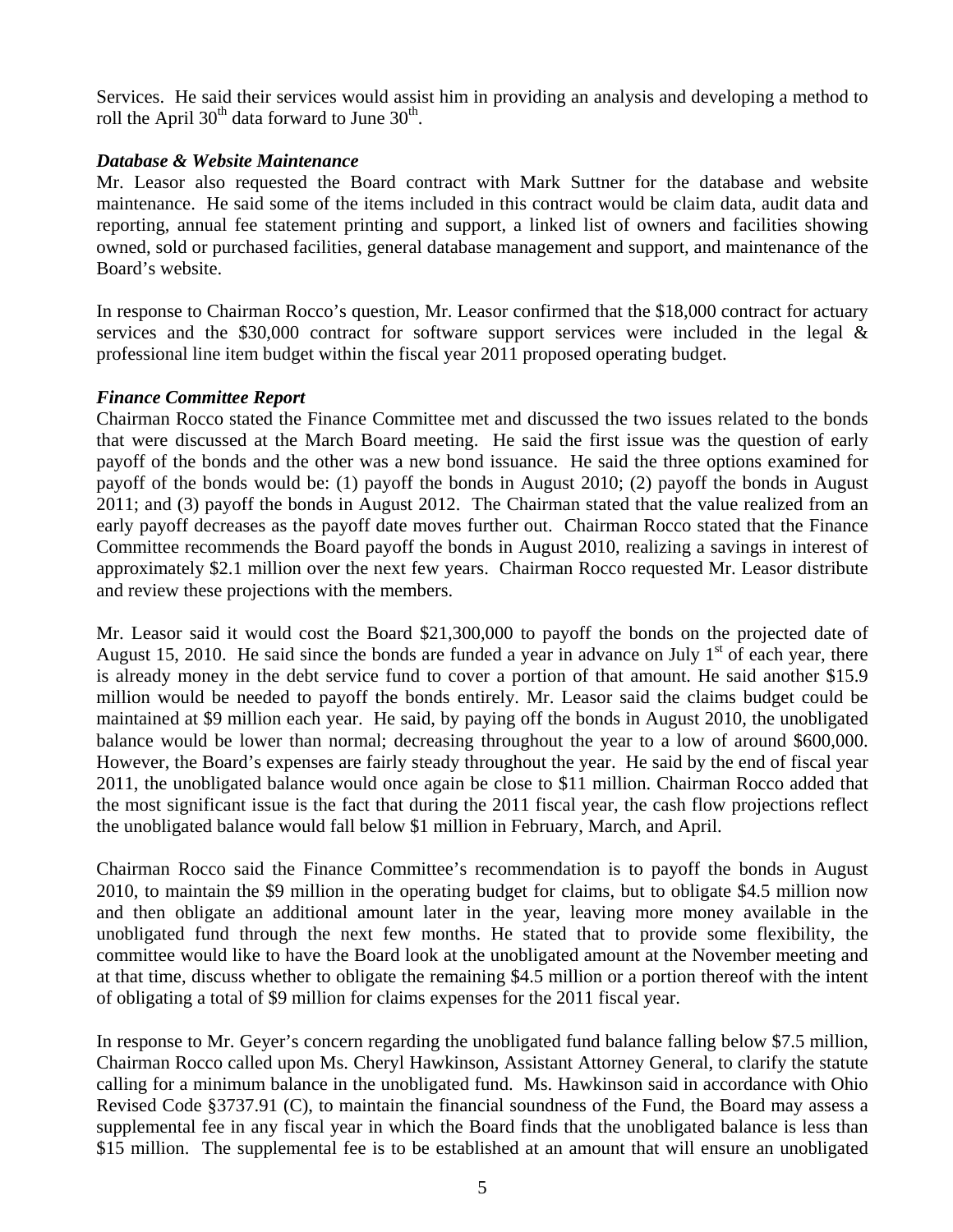balance of at least \$15 million at the end of the fiscal year in which the supplemental fee is assessed. Ms. Hawkinson stated the word "may" allows the Board to have less in the unobligated fund as long as there is an ability to maintain the financial soundness of the fund. She stated the bond covenants require a maintenance of fee levels, thus if the bonds are paid off, the \$7.5 million unobligated balance would no longer be a requirement. Chairman Rocco stated the intent of the statute was that a supplemental fee could not be issued unless there was a financial need as opposed to implementing a supplemental fee if the unobligated balance falls below a certain amount. He expressed that he is comfortable the Board would be able to operate with a reduced unobligated balance for several months.

Chairman Rocco said the Finance Committee also recommends the Board not issue new bonds until later in the year after the current bonds are paid off. He said if the Board were to issue new bonds now, before the other bonds are paid off, it would be more difficult to amend the current bond covenants. If the Board were to issue new bonds now, the Board would be required to continue meeting the minimum \$7.5 million balance in the unobligated fund. He said if the Board were to wait until after the early payoff of the existing bonds, the Board would be able to issue new bonds and negotiate new bond covenants or possibly no covenants for the new issuance. Chairman Rocco stated the committee was looking at a five year, \$5 million issuance and that it would be a staged issuance, thus some portion of the bonds would mature in one year, some in two years, and so forth. He said on that basis the Board could negotiate a better interest rate for the bonds ranging from 2.5% to 4.5% with an approximate interest rate over the five-year period of about 3.5%. Mr. Leasor then reviewed the pro-forma statement regarding the assumption of issuing \$5 million in bonds in October 2010 for a term of five years. He said in regard to the non-operating revenues, the pro-forma shows the bond proceeds of a \$5 million issue would be between \$4.8 and \$4.9 million; and, the annual expenses for servicing the debt, including interest and principal payments, would be about \$1,100,000 in each of the five years. This would increase the unobligated account balance an additional \$4.8 million. Chairman Rocco said the members would not be deciding on the new bond issuance at this meeting; but the Finance Committee would like to move forward with the early payoff of the current bonds.

In response to Mr. Geyer's question, Chairman Rocco explained the Finance Committee was looking at a short-term issuance because the Board did not want to carry this debt for a long period of time, wanted to minimize the cost of borrowing money, and actually retire the debt as quickly as possible while addressing any short-term cash issues.

Chairman Rocco requested a motion to approve the 2011 Operating Budget as proposed. Mayor Kuchta so moved and Mr. Kmiec seconded. A vote was taken and nine of the members were in favor. Mr. Horvath abstained. The motion passed.

Chairman Rocco requested a motion to authorize the Chairman to enter into a contract with Milliman Actuary Services to provide actuarial services to assist in modifying the claim liability analysis to reflect an April 30 valuation and to develop the framework for the roll-forward of this analysis to June 30 for an amount not to exceed \$18,000. Mr. Hull so moved and Mr. Cable seconded the motion. A vote was taken and nine of the members were in favor. Mr. Horvath abstained. The motion passed.

Chairman Rocco requested a motion to authorize the Chairman to negotiate and enter into a one-year contract beginning July 1, 2010, with Mark Suttner for STARRS database work, website development and consulting services in an amount not to exceed \$30,000. Mr. Hull so moved. Mr. Geyer seconded and a vote was taken. Nine of the members voted in favor. Mr. Horvath abstained. The motion passed.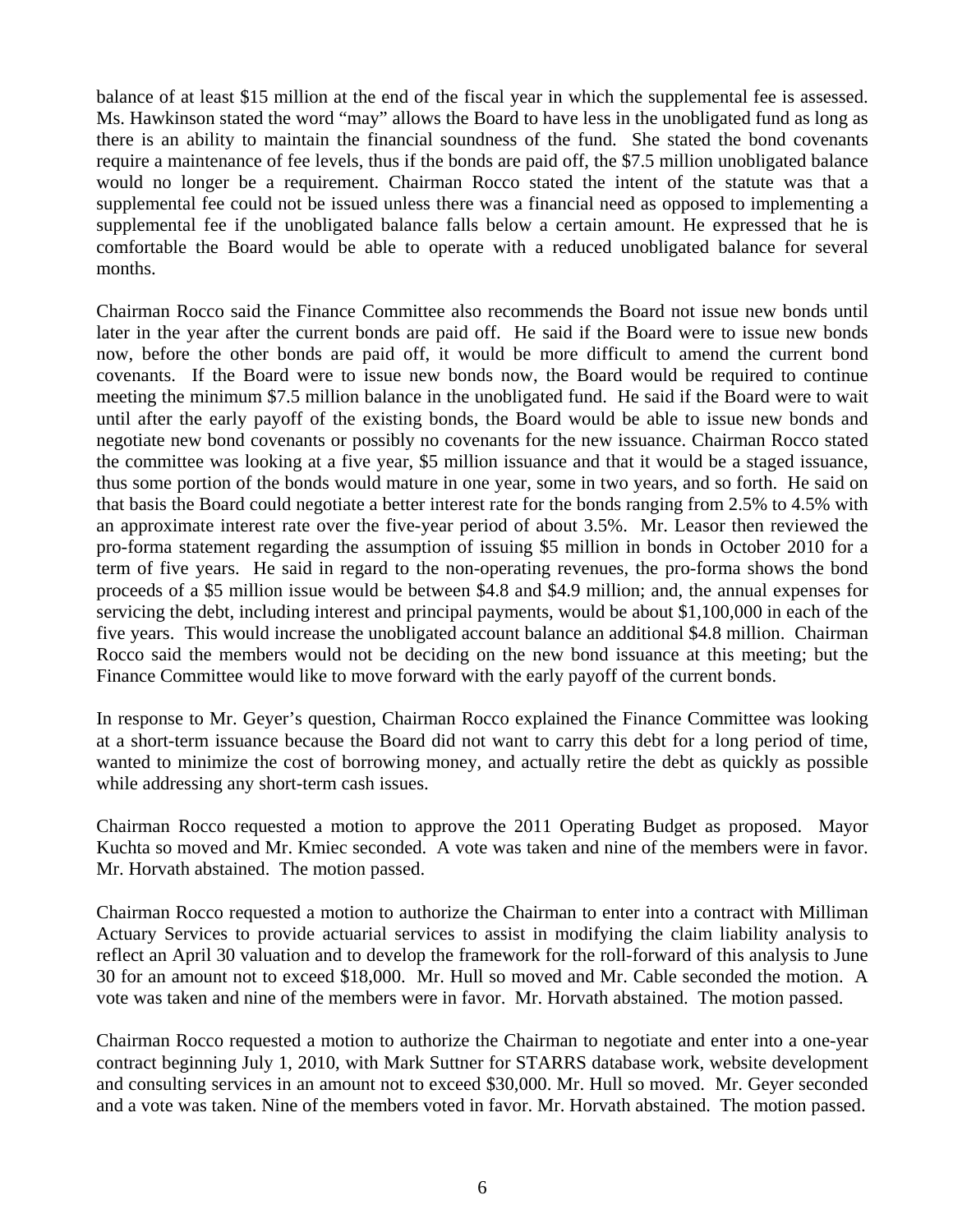Chairman Rocco requested a motion to authorize calling in the existing bonds in August 2010. Mr. Hull so moved. Mayor Kuchta seconded. A vote was taken and nine of the members were in favor. Mr. Horvath abstained. The motion passed.

Chairman Rocco requested a motion to authorize the Chairman and the Executive Director to engage all necessary parties and to initiate the process to determine the issuance of new bonds. Mr. Hull so moved and Mr. Stephenson seconded. Prior to the vote Mr. Geyer requested that when the bond issuance vote comes before the Board, a pro-forma with the bond issuance and a pro-forma without the bond issuance be prepared allowing the members to do comparisons before making the final decision. A vote was taken and nine of the members were in favor. Mr. Horvath abstained. The motion passed.

Chairman Rocco said it is the intention of the Finance Committee to report to the Board at the September meeting the options of whether to move forward and begin the process of a new bond issuance or not to move forward with a new bond issue.

# *Capital Budget*

Chairman Rocco called upon Mr. Leasor to present the proposed Capital Budget for fiscal year 2011.

Mr. Leasor said the Furniture & Equipment line item for fiscal year 2011 is recommended at \$7,000 and includes the purchase of office furniture needed due to a reorganization of the current office space.

He said the Data Processing & Electronics budget for computer replacements and other general IT purchases was set at \$15,000 in 2010. He said actual expenses were \$10,351. Mr. Leasor said that the recommended budget for fiscal year 2011 is \$12,000 for the purchase of prepackaged software and replacement workstations as needed.

In response to Mr. Hull's question, Mr. Leasor confirmed that the fiscal year 2011 capital budget does not include any anticipated costs in the event the insurance company does not pay 100% of the claims submitted for water damaged computer equipment. Chairman Rocco said the assumption is that the insurance company would pay 100% of the claims submitted.

Mr. Leasor stated the 2010 budget included \$8,000 for the purchase of a high quality, cost-efficient copier for the claims section of the office. The actual expenditure was \$6,562. The recommended budget for fiscal year 2011 is \$10,000 for the purchase of a main production copier to replace the existing unit, which is more than 10 years old.

Mr. Leasor stated the fiscal year 2010 budget for database out-of-scope and "wouldn't it be nice if" items was \$17,500. He stated actual expenditures were \$13,445. Mr. Leasor said the database out-ofscope and "wouldn't it be nice" line item recommended for fiscal year 2011 is \$5,000, which includes carry over from the 2010 budget to finalize the reorganization of reasonable cost tracking in the database.

Mr. Leasor said the 2010 budget for the web application line item was \$20,000. He said the actual expenditures were \$19,678. This money was for the final phase of project development of a searchable online database, petroboardinquiry.org. He said this website provides public access to information about certificates of coverage, eligibility, and claim packages. Mr. Leasor said this project was completed and no additional amount was being requested for the 2011 fiscal year.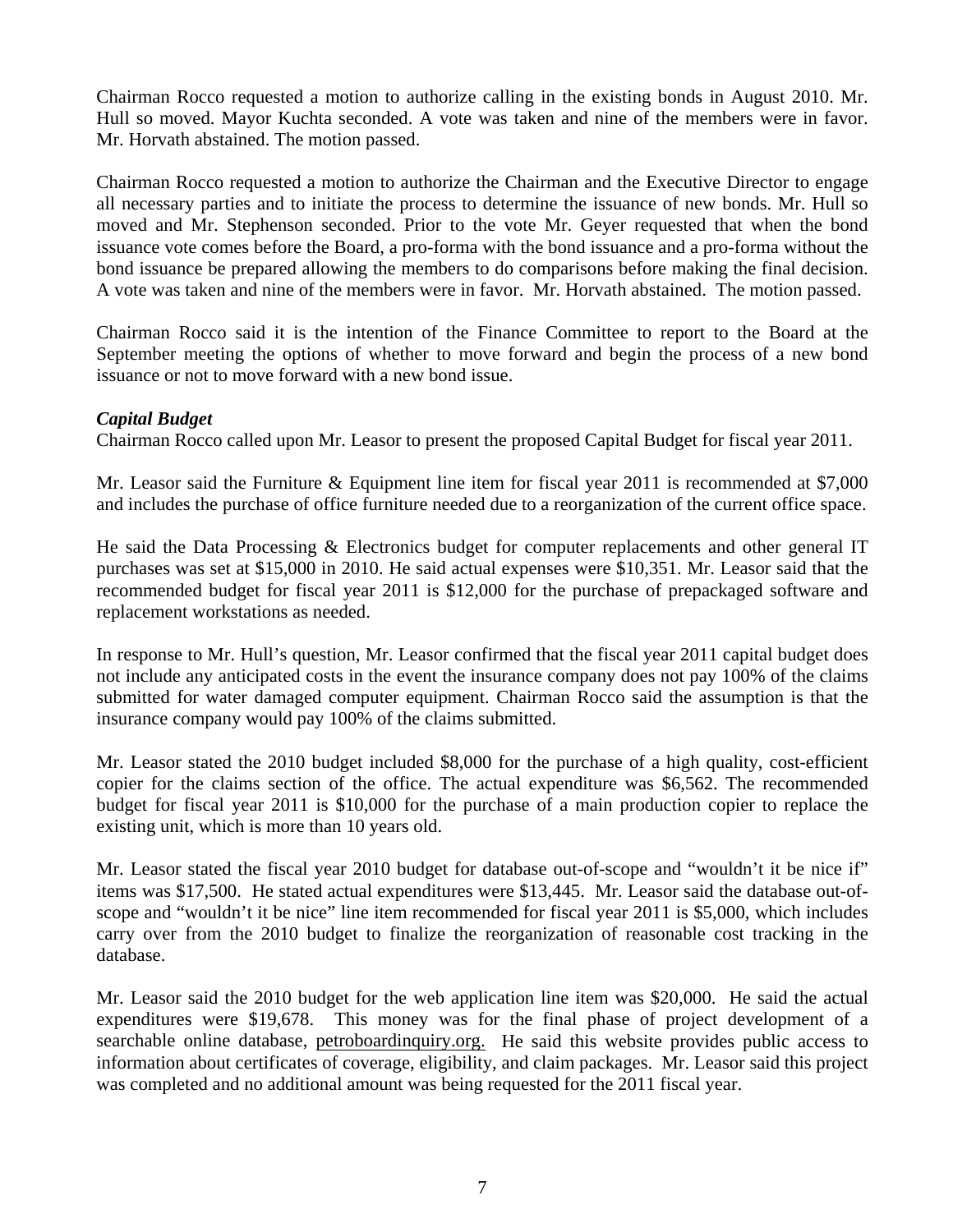Mr. Leasor said the fiscal year 2010 Capital Budget was set at \$63,500 and actual expenditures were \$50,036. Mr. Leasor recommended a total fiscal year 2011 Capital Budget of \$34,000.

Mr. Hull moved to approve the amount of \$34,000 recommended for the fiscal year 2011 Capital Budget. Mr. Epperson seconded the motion.

Mr. Hull moved to amend the motion and to add an additional \$5,000 to the Capital Budget as a contingency line item to assure sufficient funds would be available should the insurance company not cover all claims submitted for the water damaged equipment. Mr. Geyer seconded the amendment. A vote was taken and nine of the members were in favor. Mr. Horvath abstained. The motion passed.

Chairman Rocco stated there is a motion on the floor to approve the Capital Budget as proposed with an additional \$5,000 for a total of \$39,000. A vote was taken and nine of the members were in favor. Mr. Horvath abstained. The motion passed.

Chairman Rocco noted that a motion was needed to obligate monies for claims expense as recommended by the Finance Committee for fiscal year 2011 by obligating \$4.5 million at this time and later in the year, obligating an additional \$4.5 million. Mr. Hull so moved. Mr. Geyer seconded. A vote was taken and nine of the members were in favor. Mr. Horvath abstained. The motion passed.

## *Fee Statement Statistics*

Mr. Leasor stated that to date, per tank fees collected were \$4,398,533 as compared to the prior year fees collected of \$4,318,240 for the same period of time, realizing a 2% increase over the prior year. He said between July 1, 2009 and June 8, 2010, there had been \$14,169,999 collected for program year 2009 fees and \$855,000 collected for prior year fees net of any refunds.

Mr. Leasor said as of June 8, 2010, fees had been received for 6,745 tanks paid by 1,212 owners as compared to 6,599 tanks paid by 1,220 owners for the same prior year period, which also reflects a 2% increase. He said for program year 2009, fees had been collected for 21,443 tanks paid by 3,398 owners and this number would increase, as the end of the program year is June 30.

Mr. Leasor said that for the program year beginning on July 1, \$4,398,544 had been collected to date and this represents 30.36% of the \$14,490,000 budgeted. He said that so far fees had been paid for 6,745 tanks, representing 31.45% of the 21,450 tanks anticipated to be covered in the upcoming program year.

Mr. Leasor presented a report detailing the count of owners based on the number of USTs owned. There are 682 owners who own only one underground storage tank (UST), which is 18.47% of the 3,692 owners. He said there are six large owners who own 300 or more USTs, representing .16% of the total number of owners but 19% of the existing number of tanks. Mr. Leasor said the summary shows there are 3,359 owners or 90.98% of owners with six or fewer USTs, which represents 47.37% of the facilities. He said there are 333 owners, or 9.02%, with seven or more USTs, representing 52.63% of the facilities.

Mr. Leasor stated the next report details the number of owners broken out by the number of facilities owned. He noted the largest percentage of tank owners' own only one facility, which is 84.43% of the total number of owners. He said at the opposite end of the spectrum, there is only one owner, who owns 200 or more facilities, representing 8.83% of all USTs assured by the Fund.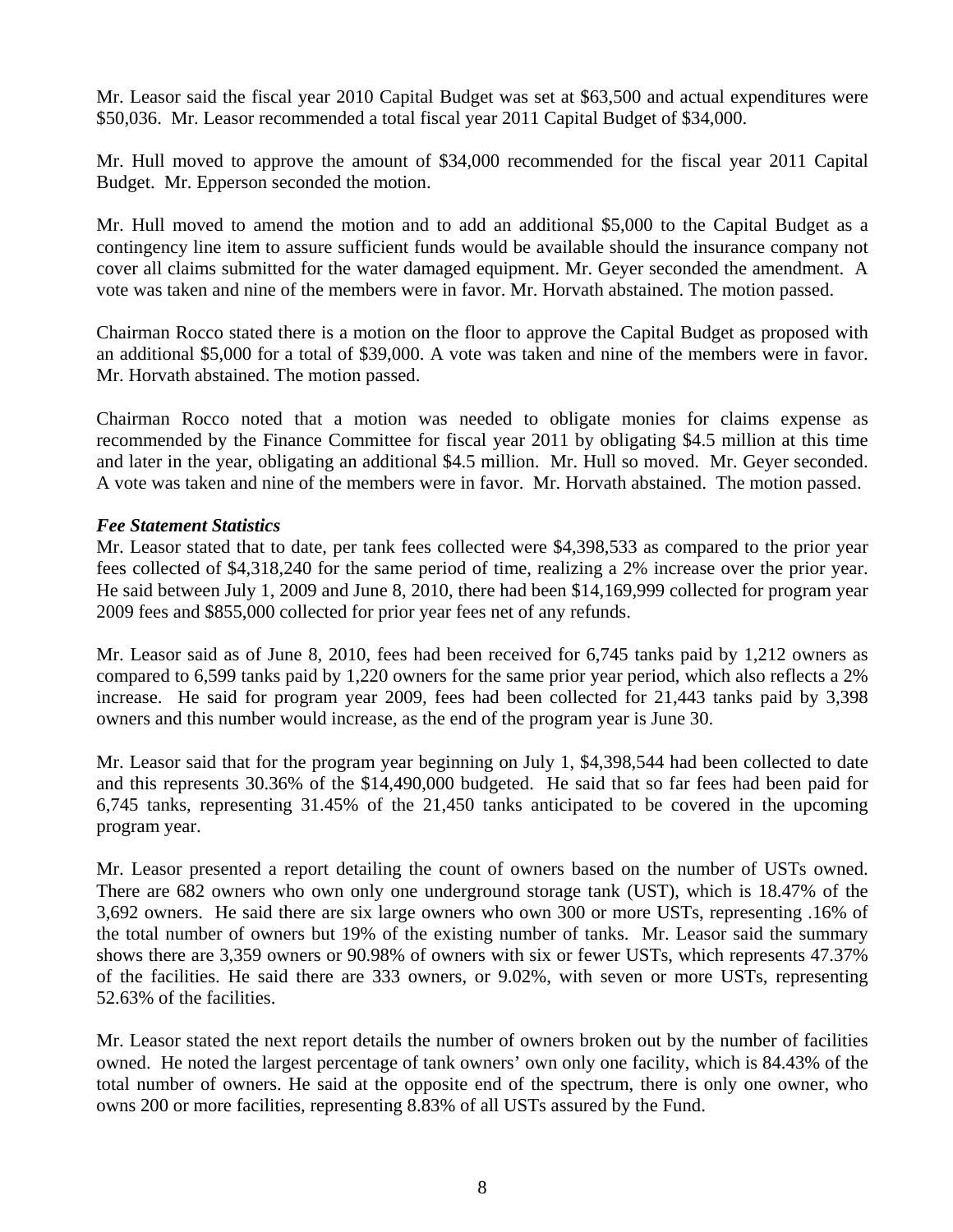Chairman Rocco noted these statistics show the demographics of Ohio tank owners and the fact that the greatest percentage of tank owners' own one facility, which appears to be the trend as the program moves forward.

#### *Amnesty Program*

Mr. Leasor said in an attempt to resolve outstanding late fees without escalating delinquent accounts to the Attorney General's Office for collection, the Board offered its first ever amnesty program to owners with outstanding per-tank and late payment fees. He explained that the owners were provided a reduction in their late payment fees based upon a pre-set formula; and, the amnesty is applied only to reduce late payment fees, not the annual per-tank fees. Mr. Leasor said 40 owners called to take advantage of the program, which ends July 1, 2010. He said these 40 owners accounted for outstanding annual and late payment fees of \$486,000 prior to the amnesty reduction; and, under the amnesty program guidelines, these outstanding fees were reduced to \$251,700. Mr. Leasor said to date there had been \$43,600 in fees collected. He said owners were also given the option to make payment arrangements with the Attorney General's Office. He said the Board does not yet have any figures regarding payments or payment plans the Attorney General's Office established with these owners.

## **Claims Report:**

Chairman Rocco called on Ms. Cindy Duann, Environmental Claims Supervisor, to present the claims report.

Ms. Duann said that in the past three months the current total maximum liability of in-house open claims had dropped from about \$29 million to approximately \$26.5 million. She said this is due to the value of claims settled being greater than the value of the claims received during this time period. Ms. Duann said using the historical claim payout ratio of 65%, the actual anticipated claim liability of unpaid in-house claims is about \$17.5 million.

She said 1,846 fund eligible sites had received an NFA and the average cleanup cost is \$125,849 per NFA site and the average payout is just over \$68,000 per NFA site. Ms. Duann said that for the 169 NFA sites cleaned up exclusively under BUSTR's 1999 and/or 2005 risk based corrective action (RBCA) rules, the average cleanup cost is \$71,786 per site with an average payout of \$23,442.

Ms. Duann stated that except for claims submitted by two major oil companies, claims are usually settled within twelve months of receipt. She said however, the average number of days to claim settlement is only 290 days (or less than ten months) as a result of bundling sequence claims for the same release for review and settlement at the same time.

Ms. Duann said there are currently 29 claims under appeal. She stated a number of these appealed claims are in settlement negotiations or are scheduled for a hearing.

Ms. Duann said with one more month to go in this program year, the total net value of claims settled is approximately \$11 million, which is very close to the amount in the last two program years. She said the settlement amount offered thus far in this program year is \$7.2 million, making the average payout approximately 66%, which is fairly consistent with the 67% payout average of the previous four years.

Ms. Duann said so far this program year, the Board received an average of 69 claims per month and settled an average of 64 per month. She said on average 27% of the claim face values are disallowed. She said 16% of the disallowed costs are for late filing; 11% are for excessive costs; 24% are due to negotiated settlements; and, 30% are for costs not necessary for corrective actions.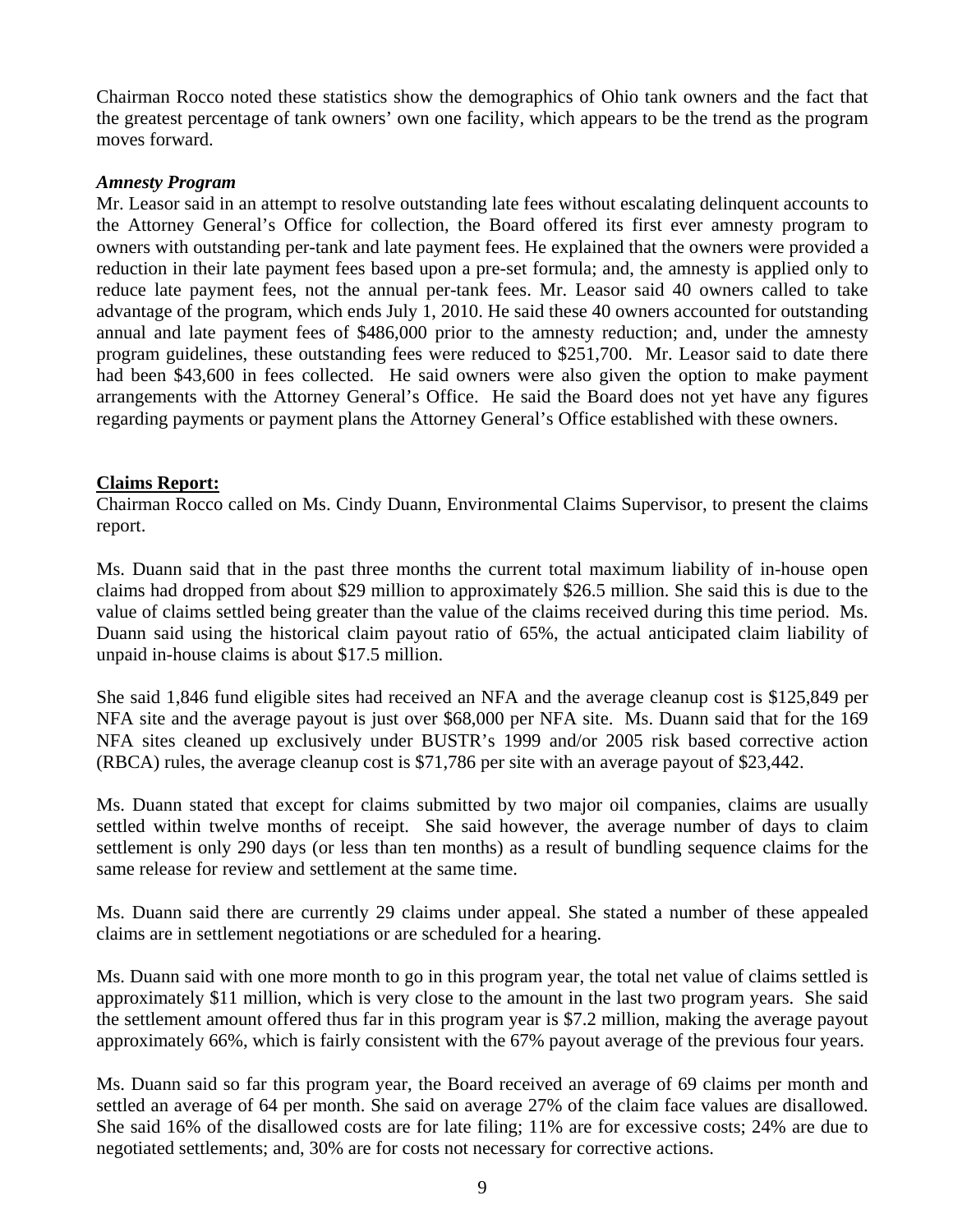Ms. Duann said the Board received an average of seven eligibility applications per month for this program year and an average of eight eligibility applications had been determined per month. Ms. Duann said currently there are 29 open eligibility applications to be determined, which include 14 applications received in May. Ms. Duann said in the past 11 months, the Board received 78 eligibility applications, and in that same time period, 70 eligibility applications were approved and 21 applications were denied.

Ms. Duann said typically cost pre-approvals are being reviewed within 45-60 days of receipt. She said during this program year, the Board received an average of 16 requests for cost pre-approval per month and issued an average of 17 pre-approval notifications per month. Ms. Duann said there are currently 70 cost pre-approval applications in-house to be reviewed.

Ms. Duann said the Board has seen a slight decrease in the number of cost pre-approval requests as a result of the rule changes in November 2009. She stated the Board's rules now allow tier 3 plans, monitoring plans and model calibration plans estimated at less than \$6,000 to be completed without cost pre-approval; and, allow the lesser of \$6,000 or 20% of the pre-approved amount to be expended without seeking additional cost pre-approval.

## **New Business**

Chairman Rocco called upon Ms. Richmond to present the hardship application. Ms. Richmond stated when hardship status is granted to an owner that owner's claims are reviewed within 30-days of receipt, thereby reducing the financial burden. A hardship status is granted for one year and can be renewed annually by submitting another application accompanied with updated financial information.

## *Hardship Applications*

# *Claim #111695-0001/05/25/90, Owner – William Mercer, dba Mercer's Trading Post*

Ms. Richmond stated that Mr. Mercer is the responsible person for a release that occurred at 522 Wyoming Avenue in Wyoming, Ohio, in 1990. She said this is Mr. Mercer's second request for hardship status; his previous hardship status expired in 2007. Ms. Richmond said to date, the Fund has reimbursed Mr. Mercer approximately \$173,000 and, there is one unsettled claim in-house with a face value of approximately \$7,600.

Ms. Richmond said both Mr. Mercer and his spouse are retired and are living on retirement income including social security, pensions, and some rental property income. She said in addition to the review of the hardship application, a U.S. Environmental Protection Agency (EPA) financial capacity test was used to evaluate Mr. Mercer's cash flow and determine whether he had the ability to carry additional debt to finance the costs of corrective actions. The financial capacity test indicated Mr. Mercer lacks sufficient resources to cover future living expenses and, therefore, it is highly unlikely he would have the ability to pay for or finance future corrective action costs.

Ms. Richmond recommended the Board approve this application and grant hardship status to Mr. Mercer. Mayor Kuchta moved to approve this application and Mr. Hull seconded. A vote was taken and nine of the members were in favor. Mr. Horvath abstained. The motion passed.

## *Assistant Attorney General Memorandum of Understanding*

Ms. Richmond said that the Memorandum of Understanding (MOU) between the Board and the Attorney General regarding the legal services provided to the Board by Ms. Cheryl Hawkinson would expire on June 30, 2010. She said the MOU would be for one year beginning July 1, 2010 and ending June 30, 2011. Ms. Richmond requested that the Board authorize the Chairman to enter into a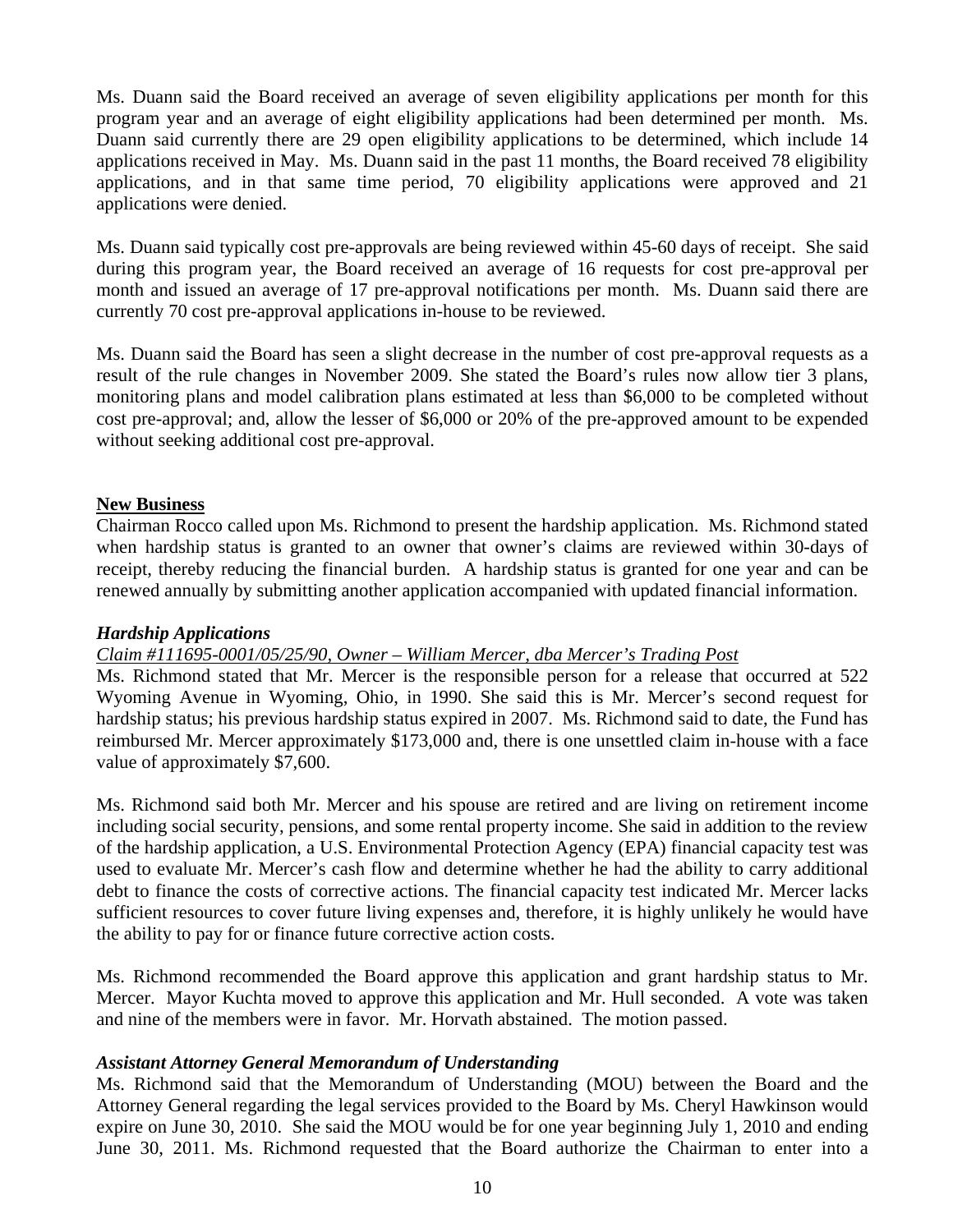Memorandum of Understanding with the Attorney General for the continuation of legal services provided by Ms. Hawkinson for the period of July 1, 2010 to June 30, 2011. Mr. Hull so moved. Mr. Epperson seconded. A vote was taken and nine of the members were in favor. Mr. Horvath abstained. The motion passed.

#### *Hearing Officer Contract*

Ms. Richmond said that the contract for Howard Silver, the Board's hearing officer, would expire on June 30, 2010. She talked with Mr. Silver and he agreed to extend his contract at the same rate and terms as previously contracted. This contract will be from July 1, 2010 through June 30, 2011. Following a brief discussion regarding Mr. Silver's hourly pay rate, Mr. Hull made a motion to authorize the Chairman to enter into a contract with Howard Silver to extend his contract to June 30, 2011. Mr. Cable seconded. A vote was taken and nine of the members were in favor. Mr. Horvath abstained. The motion passed.

#### *OPERS Mandate Ratification*

Ms. Richmond was called upon to discuss the mandate from Ohio Public Employees Retirement System (OPERS). She said OPERS mandated the use of a website for reporting and the submission of documents, and, in order to use that website you must have the authority to bind the employer. She said John Hickey, who typically does this, is also the payroll officer and fiscal specialist. Ms. Richmond said she had discussed this issue with Chairman Rocco and Ms. Hawkinson, Assistant Attorney General, prior to giving that authority to Mr. Hickey. Ms. Richmond asked that the Board ratify her actions with respect to granting authority to John Hickey to bind the Board in the use of the Ohio Public Employees Retirement System website for the purpose of reporting as well as submitting certain documents. Mr. Hull so moved and Mr. Geyer seconded. A vote was taken and nine of the members were in favor. Mr. Horvath abstained. The motion passed.

## *Certificate of Coverage Ratification*

Chairman Rocco called upon Ms. Richmond to present for ratification by the Board the lists of owners who, since the last Board meeting, had either been issued or denied a Certificate of Coverage.

Ms. Richmond explained that behind Tab 7 there are two lists of owners. The first is a listing of owners who had been issued a program year 2008 Certificate of Coverage; and, behind the blue divider page, a listing of owners who had been denied a program year 2008 Certificate of Coverage. She said behind Tab 8 there is a listing of owners who had been issued a program year 2009 Certificate of Coverage, and behind the blue divider page, a listing of owners who had been denied a program year 2009 Certificate of Coverage since the March Board meeting.

Ms. Richmond said the process used to review the fee applications and issue or deny a Certificate of Coverage included a review for completeness to determine that full payment had been made, financial responsibility was demonstrated, and BUSTR registration was complete. In a second level of review, BUSTR registration data was considered to determine whether tanks for which coverage is sought are in compliance with BUSTR's rules. Ms. Richmond said if there are no issues, the facility receives a Certificate of Coverage.

Ms. Richmond explained if compliance issues are discovered, notice is provided to owners in accordance with the Board's rules and the Revised Code. Throughout this process the Board's staff works with the owners to correct the fee statement record and/or refers the owners to BUSTR to correct the registration record. She stated the staff often continues to work with owners even after a determination to deny a Certificate of Coverage had been issued. The Board's rules and the Revised Code make provisions for an appeal of the determinations issued within this process.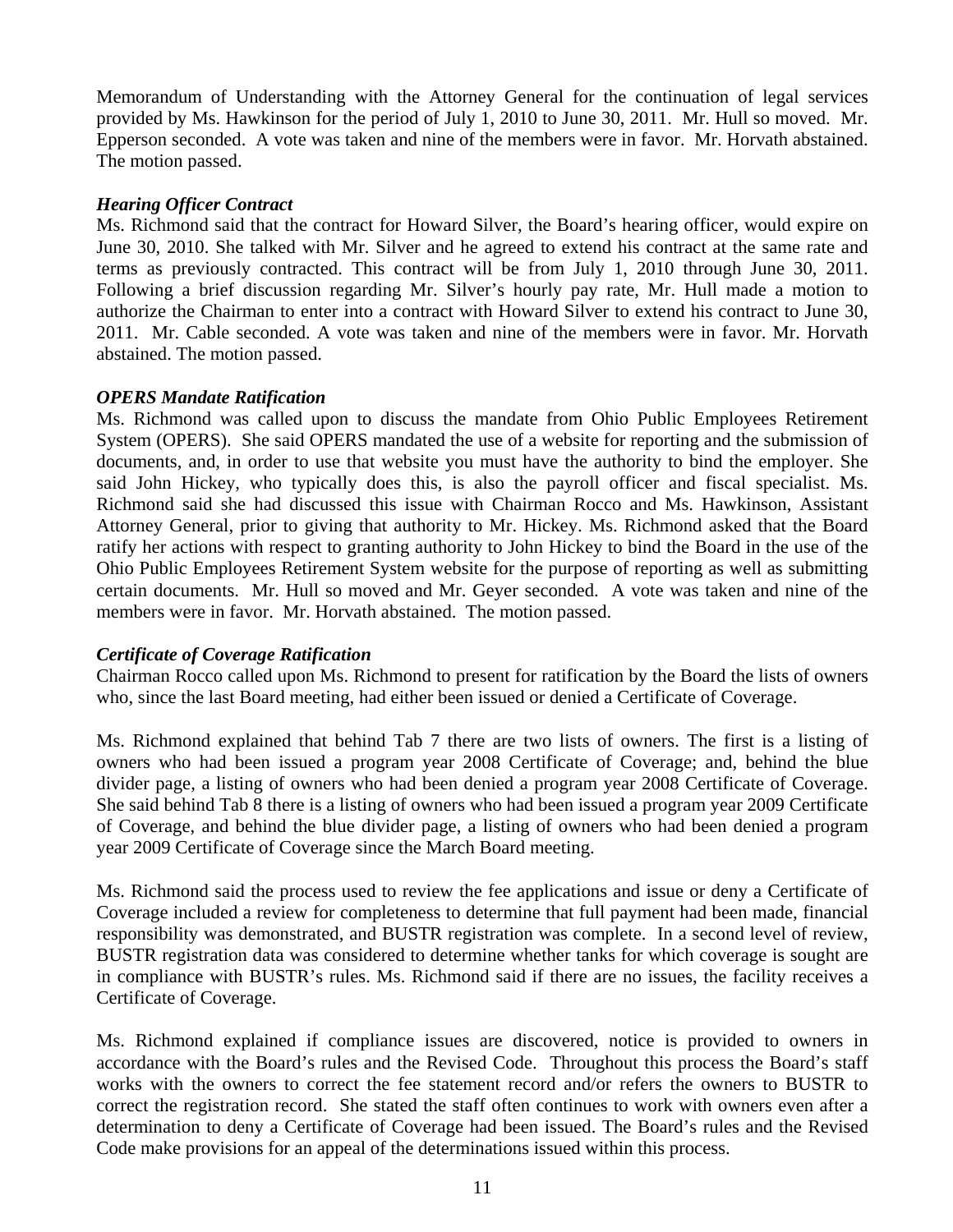Ms. Richmond asked that the Board ratify her actions with respect to the eight owners of 22 facilities receiving 2008 Certificates of Coverage.

Mr. Hull moved to ratify the list of 2008 Certificates of Coverage that were granted. Mr. Geyer seconded. A vote was taken and nine of the members were in favor. Mr. Horvath abstained. The motion passed.

Ms. Richmond stated all of the processes as stated in the Board's rules and the Revised Code were followed in making the determinations for denying Certificates of Coverage. Ms. Richmond asked that the Board ratify her actions with respect to the 19 facilities that were denied a Certificate of Coverage for program year 2008.

Mr. Hull moved to ratify the list of 2008 Certificates of Coverage that were denied. Mayor Kuchta seconded. A vote was taken and nine of the members were in favor. Mr. Horvath abstained. The motion passed.

Ms. Richmond asked that the Board ratify her actions with respect to the 135 owners of 298 facilities receiving 2009 Certificates of Coverage.

Mr. Hull moved to ratify the list of 2009 Certificates of Coverage that were granted. Mr. Epperson seconded. A vote was taken and nine of the members were in favor. Mr. Horvath abstained. The motion passed.

Ms. Richmond asked that the Board ratify her actions with respect to the 50 facilities that were denied a Certificate of Coverage for program year 2009.

Mr. Hull moved to ratify the list of 2009 Certificates of Coverage that were denied. Mr. Epperson seconded. A vote was taken and nine of the members were in favor. Mr. Horvath abstained. The motion passed.

Ms. Richmond said behind Tab 9 there is a listing of owners who had been issued a program year 2010 Certificate of Coverage.

Ms. Richmond stated the process to issue and, if appropriate, deny a Certificate of Coverage changed in November 2009 with the amendments to the Board's rules. She said under the new rule, the review of BUSTR registration data to determine compliance with the State Fire Marshal's rules was eliminated.

Ms. Richmond explained during the review for the 2010 program year Certificates of Coverage the staff now only ensures full payment has been received; financial responsibility for the deductible is demonstrated; and, the owner has certified with his signature that he is in compliance with the State Fire Marshal's rules. She said if the staff determines all these requirements have been met and the tanks existed in previous years and a Certificate was issued to the owner in at least one of the prior two years, then a Certificate of Coverage is issued. Ms. Richmond said if the requirements are not met, the Certificate is denied in accordance with the Board's rules as previous discussed. She said that to date, no 2010 Certificates had been denied.

She said all processes within the Board's rules and the Revised Code were followed to make the determination to issue the program year 2010 Certificates of Coverage.